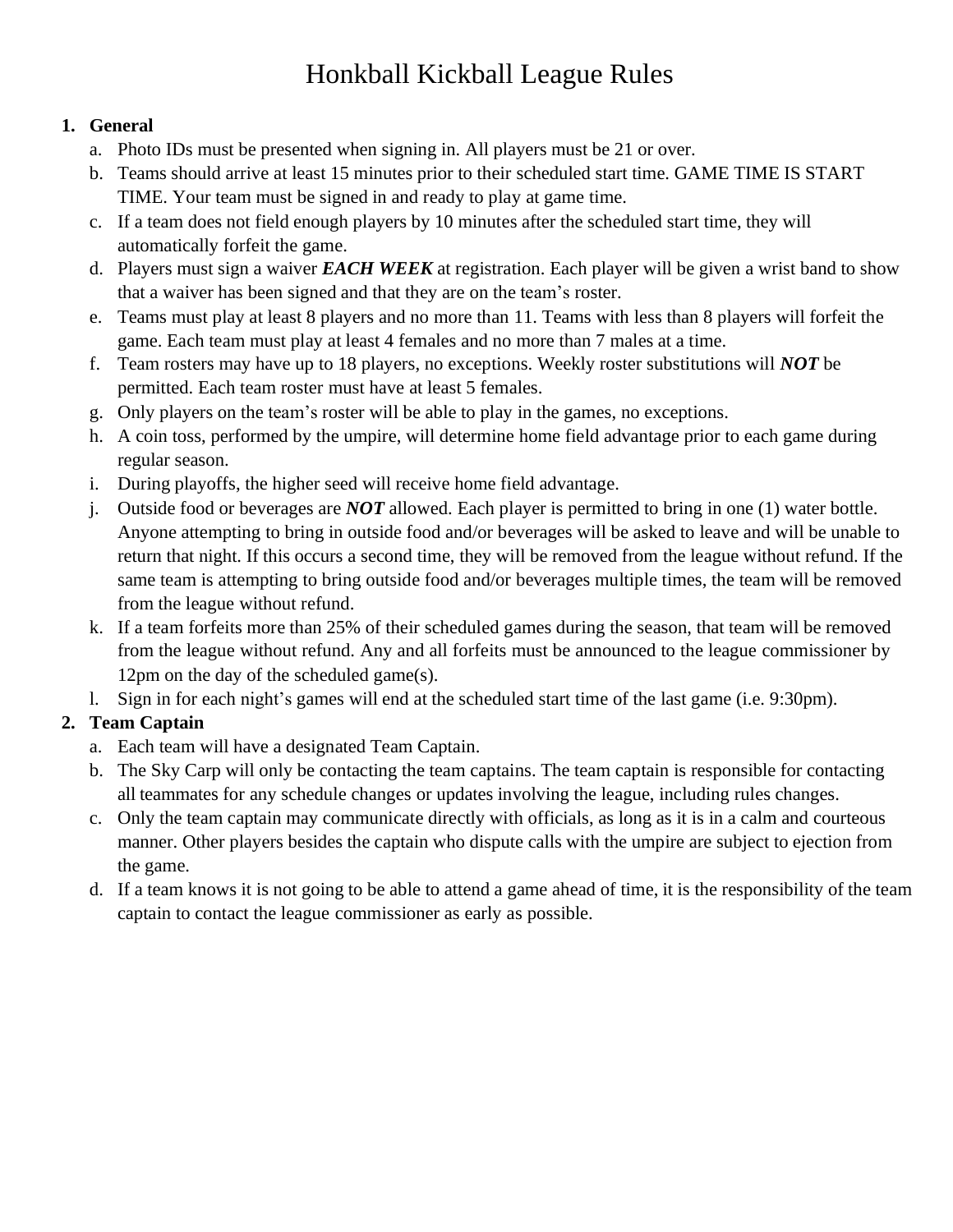### **3. Equipment**

- a. The Beloit Sky Carp will provide all bases & balls.
- b. Each player will be provided with a team shirt. It is the player's responsibility to wear this shirt for each game. If a player is not able to wear their team shirt for any reason, it is their responsibility to wear the same color as their team. Any player who is not wearing a shirt that is approved upon check in will not receive a wristband to play.
- c. No jewelry allowed. This includes, but is not limited to, wristbands, piercings, necklaces, and anklets.
- d. Spikes/Cleats/Turf Shoes are *NOT* allowed. Only sneakers may be worn.
- e. Sandals are *NOT* allowed. Must have closed toe shoes in order to play.
- f. Clothing with any blood present on it must be removed before the player can continue to play.
- g. Players may wear protective equipment providing it does not offer the wearer an unfair performance advantage. Any equipment deemed by the umpire as a performance enhancement must be removed or the player will be removed from play.

### **4. Time Factors**

- a. Games will be 7 innings or 1 hour, whichever comes first.
- b. A new inning will not start after 50 minutes from scheduled start time.
- c. No more than 10 runs may be scored in a single inning.
- d. A 10-or-more run lead after 5 innings will enact the mercy rule, at which time the game will end.
- e. In the regular season, there will be no extra innings. Ties are in effect.
- f. During playoffs, extra innings will be played, as needed, until a winner is determined.

### **5. Playing Field**

a. The strike zone is an imaginary box in the shape of home plate, extending one foot beyond the plate at all sides, except the front. All strike calls will be made at the umpire's discretion and are not to be disputed by any member of any team. The strike zone is also one foot in height and may not be marked by cones or other raised objects.

### **6. Gameplay Factors**

- a. Pegging is allowed, however "head hunting" is absolutely off limits. If a runner gets hit in the head on purpose (at the Umpire's discretion), they will not be called out.
- b. Any ball that a defensive player throws that leaves the field of play (at the Umpire's discretion) will result in a dead ball and each runner will advance 1 base.
	- I. If a ball that a defensive player throws hits a runner and then leaves the field of play (at the Umpire's discretion), will result in a dead ball and runners WILL NOT advance 1 base.
- c. The infield fly rule is in effect.
- d. Four (4) females must be on the field for each team at all times.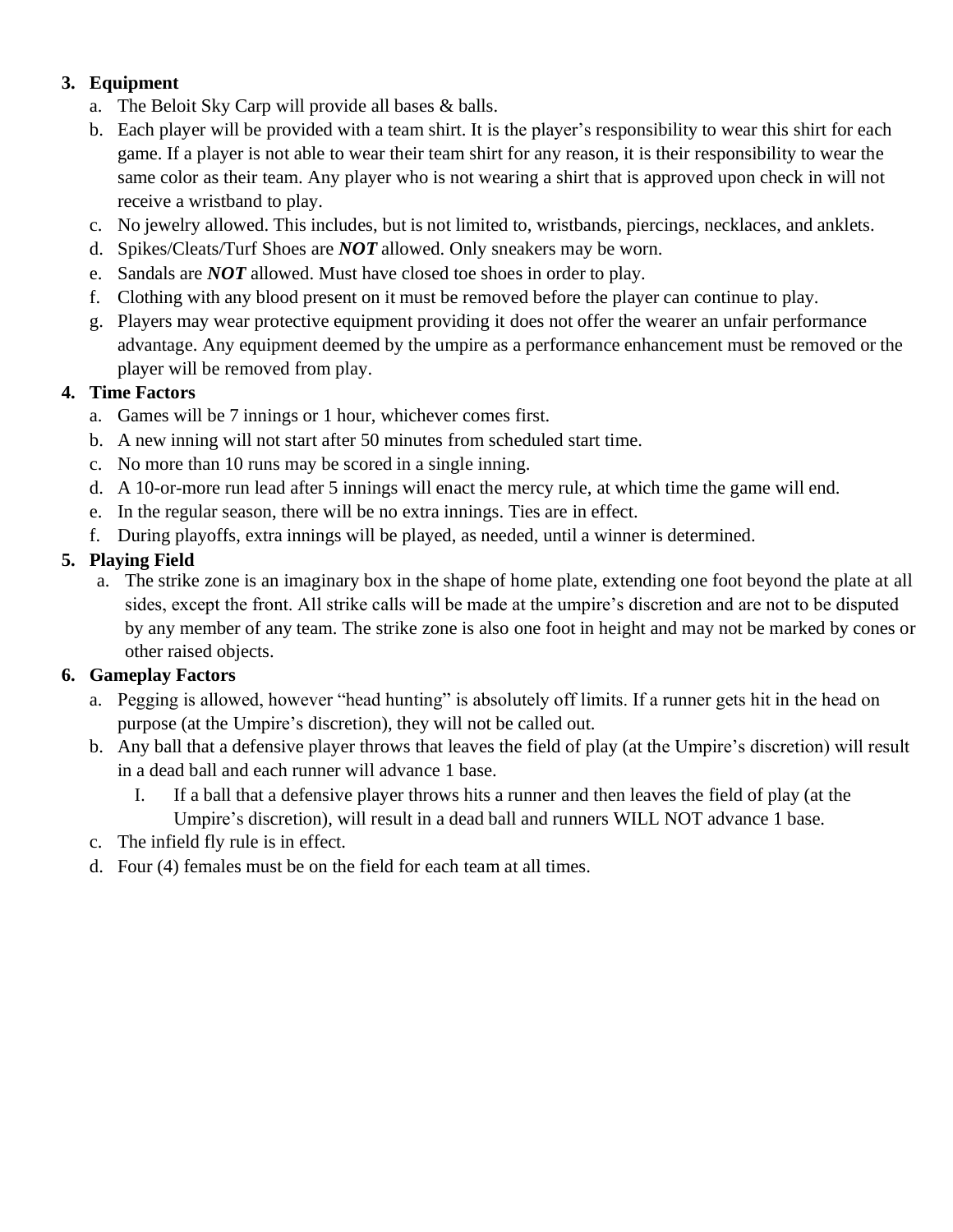- e. Less than four (4) females will result in one (1) out each time that team goes through their batting lineup (up to 18 people). \*This rule can be waived if both team captains agree in the presence of the umpire\* If a team does not have enough female players for that game, they may not add a male player to substitute for the empty female spot. (i.e. three (3) females means there is a maximum of 10 players allowed in the field, 7 of them being male)
- f. Substitutions may be made during the game, if the substitutions do not violate the above statedfemale rules.
- g. Pinch-Running is not allowed.
- h. Team captains must notify the umpire when a substitution is made.
- i. Teams may arrange up to 11 players in any defensive configuration but must include a pitcher and a catcher at any time. The minimum number of players needed to play without forfeit is 8.
- j. Each team captain must provide a lineup card to the umpire prior to the start of the game. If a lineup card is not presented, that team will automatically forfeit the game. Lineup cards will be provided by the league; only the amount needed for the season will be given, no extras will be available.
- k. Batting out of the order that is written on the lineup card given to the umpire will result in one (1) out every time it occurs.
- l. A claim of improper kicking order must be made to the umpire who will make the final determination. Such claim must be made on the field no sooner than the first pitch thrown to the accused "wrong" kicker and no later than the first pitch thrown to the subsequent kicker.
- m. Two members of the team at kick may coach first and third base, switching as needed with other team members to remain in the proper written kicking order. Base coaches may not physically assist runners while the ball is in play; any base coach physically assisting runners will cause an automatic out to the player who is being physically assisted.
- n. If the home team already leads the game when the bottom of the final inning is reached, that team wins the game instantly and the game is over. If the home team takes the lead during the bottom of the final inning, that team wins instantly and the game is over.
- o. A game that is called off by the umpire after five full innings of play shall be considered a regulation game. The game score at the end of the last full inning shall determine the winner. Regulation games called off that end in a tie shall be marked as a tie. A game that is called off by the umpire for any reason before five full innings of play shall not be considered a regulation game and a new game may be rescheduled upon review by the commissioner.
- p. Proper field position must be maintained by all fielders while a pitch is in progress, and until the pitched ball reaches the kicker; running to a new position on the field during a pitch is not allowed. Failure to be properly positioned will result in a position warning to the team that caused the infraction. The team's second and each subsequent position infraction by that team that game will result in the kicker being awarded first base regardless of the outcome of the kick. Proper field position is:
	- I. All fielders besides the catcher must remain in fair territory.
	- II. The pitcher must start the act of pitching with at least one foot on or directly behind the pitching strip when releasing the ball.
	- III. The catcher must be positioned within or directly behind the home plate and behind the horizontal plane of the kicker, parallel to the front edge of home plate. The catcher may not make contact with the kicker, nor position so closely to the kicker as to restrict the kicking motion.
- q. Any kicked ball (fair or foul) that is caught by a fielder is called an out. Any part of the ball may incidentally touch the ground during the act of catching and still be ruled an out if the fielder first displays full control of the ball and maintains control after touching the ground.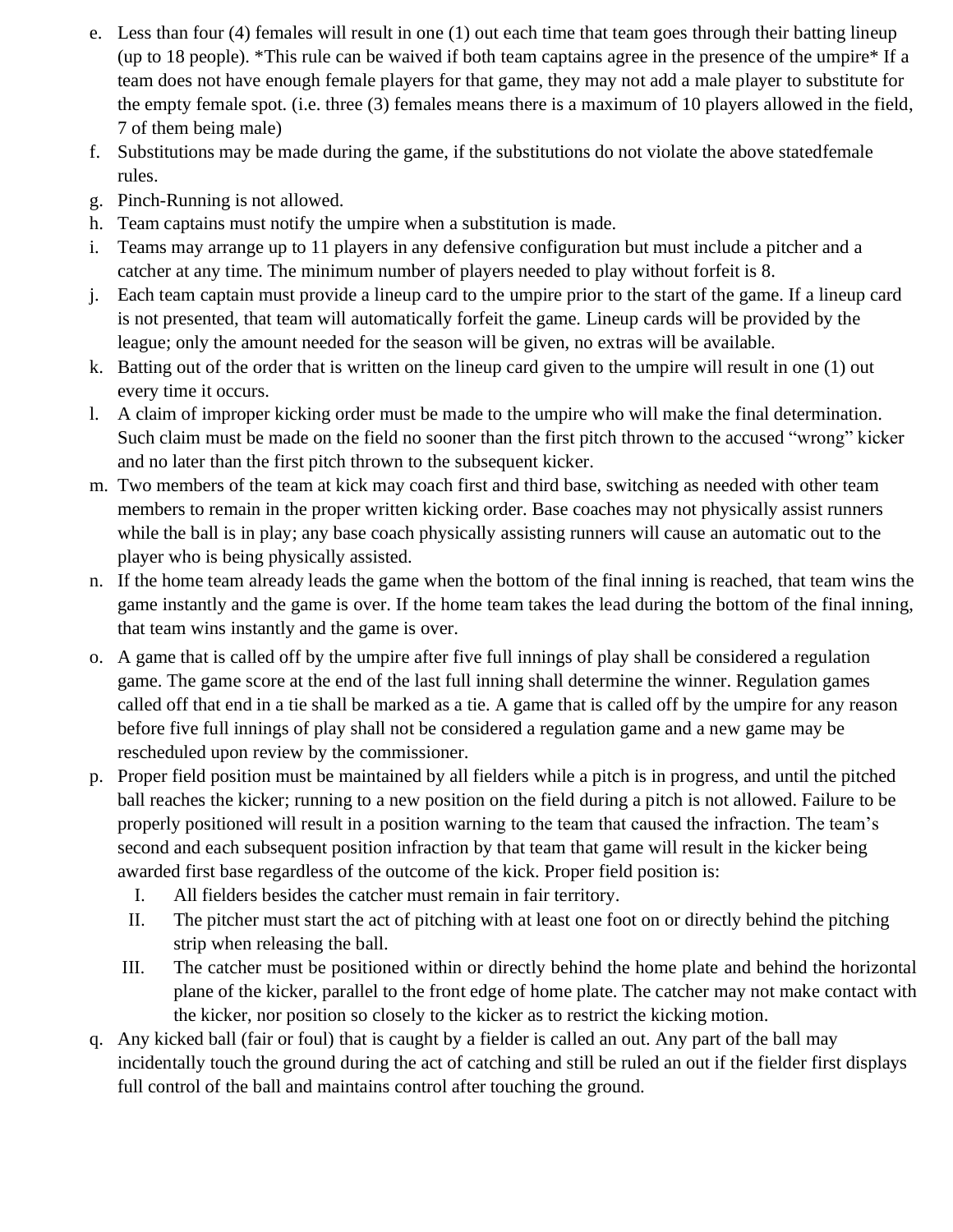### **7. Pitching**

- a. Balls must be pitched by hand. There are no restriction on pitching style.
- b. Balls cannot be bounced, but must be rolled at an acceptable pace.
- c. Pitch movement will be determined acceptable at the discretion of the umpire.
- d. The pitcher must pitch a ball into the strike zone at least once and up to 3 times to give the kicker up to 3 opportunities to kick a fair ball. If the pitch is not within the strike zone, another pitch will be delivered.
- e. Intentional walks are not allowed. The pitcher must pitch the ball to the kicker.

### **8. Kicking**

- a. Each kicker gets up to 3 opportunities to kick a fair ball. If a player either does not kick one of the 3 pitches that is within the strike zone or fails to kick a fair ball, they will be called out.
- b. A kick made on or above the knee or a ball that is touched more than once or stopped in the kicking box by the kicker will be called foul.
- c. No Bunting allowed
- d. When a player kicks for the first time, their position in the lineup for the remainder of the game is established. There is no kicking out of order.
- e. Kicking out of order will result in an automatic out and base runners must return to their positions prior to the illegal kicker.
- f. All kicks must be made by foot or leg, below the knee. Any ball touched by the foot or leg below the knee is a kick.
- g. The kicker may step on home plate to kick, however no part of the planted foot may be in front of or cross the front edge of the home plate.
- h. When a kicker intentionally touches a pitched ball by hand or arm before the pitch is called a ball or strike, or intentionally touched a kicked ball to render it foul will be called interference. This interference causes the play to end, the kicker to be out, and any runners shall return to the base from which they came.
- i. Injured players who do not kick shall not play in the game.
- j. Only runners who are injured while traveling to a base, and who successfully make it to a base may be substituted during an inning. There are no other allowable runner substitutions.

### **9. Running and Scoring**

- a. Any runner outside the baseline is out, upon the discretion of the umpire.
- b. When attempting to avoid a ball tag, runners may move no more than 4 feet out of their established path.
- c. Fielders must stay out of the baseline. Fielders trying to make an out on base may have their foot on base, but must lean out of the baseline. Runners hindered by any fielder within the baseline, not making an active play for the ball, shall be safe at the base to which they were running.
- d. There is no leading or base stealing. Runners may only leave a base once the ball has been kicked. A runner off base when the ball is kicked is out.
- e. A tag-up is a requirement to retouch or stay on a base until a kicked then caught ball is first touched by a fielder. After a tag-up a runner may advance.
- f. All ties will go to the runner. Runners traveling from home plate may overrun first base, and may only be tagged out if actively attempting to advance to second base.
- g. A runner may advance only one base beyond the base the runner is on or at least halfway running towards when the ball is deemed a dead ball by the umpire.
- h. If any fielder attempts to make an out prior to returning the ball to the pitcher, runners may commence base running. Once the pitcher has possession of the ball within the pitching area, the play is over.
- i. Running past another runner is not allowed. The passing runner is out.
- j. A runner physically assisted by a team member during play is out.